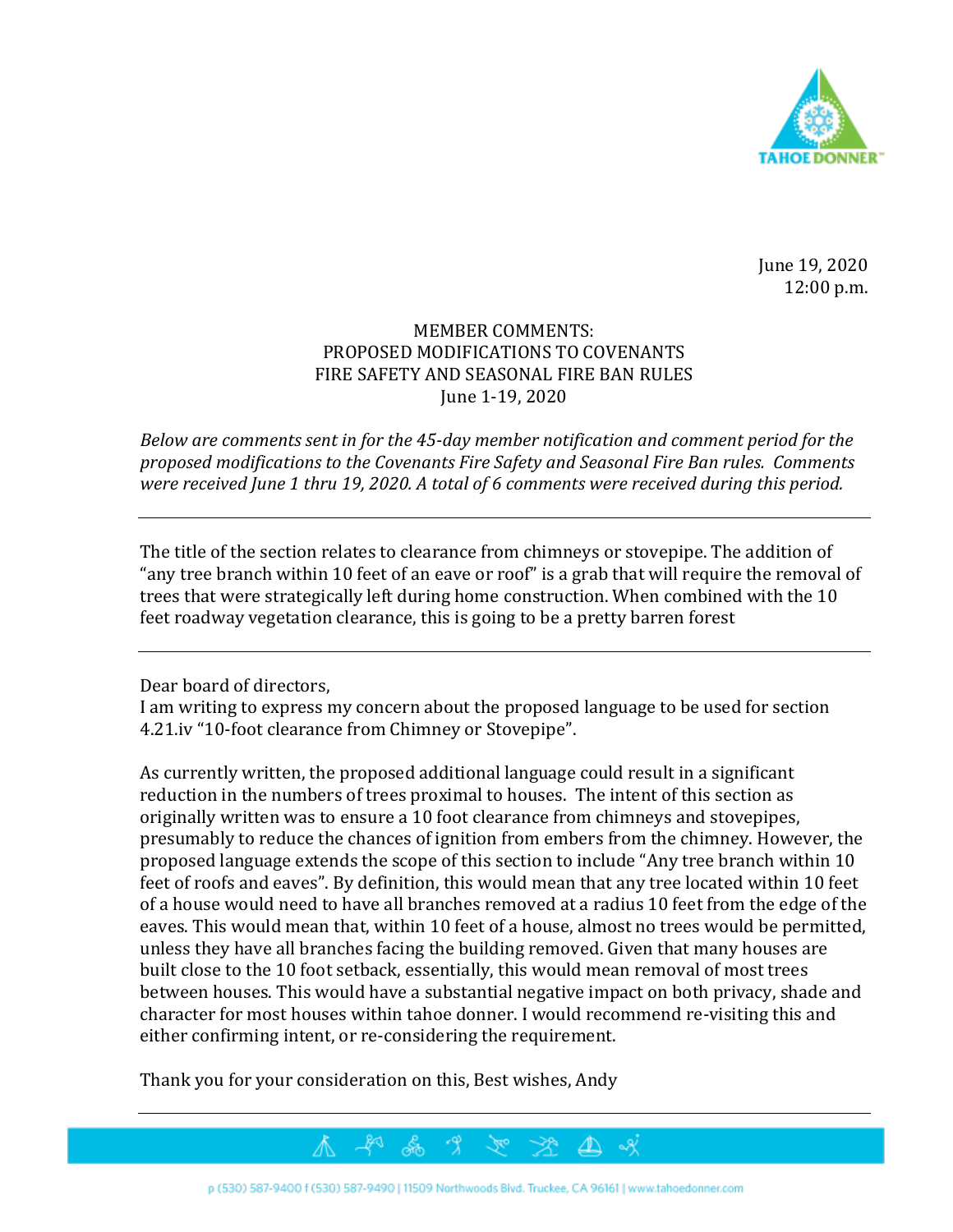

**Homeowner Comments on Proposed Changes to Covenants Private Property Rules: Fire Safety and Seasonal Fire Ban** published in June 2020 Tahoe Donner News.

**Section 4.19:** Currently the Truckee Fire Protection District Ordinance 04-2019 includes a Fine structure imposing a possible fine of \$1000/day and/or up to 90 days in jail.

The Covenants Fine Structure has conflicting language that requires clarification. Current language from the Tahoe Donner website is, "Seasonal fire ban rule violation up to **\$5000 per incident** (emphasis added)." This is on top of the up to \$1000/day from 04-2019.

Immediately following is, "Fines may be assessed, per incident, **on a daily, weekly, or monthly basis** (emphasis added) according to the nature and severity of the infraction and at the discretion of the Covenants Committee."

Which is it? A plain reading of the language would seem to say that if you have a fire in violation of the rule that lasts a week or a month (this could constitute a single incident, the maximum fine could not exceed \$5000.

Fines associated with 04-2019 will be determined by a Judge during a court proceeding. The Covenants language appears to be unnecessarily ambiguous and conflicts occur between the two cited sections. Does a weekly or monthly fine preclude an additional fine, per incident, during the weekly or monthly period? I would interpret a weekly or monthly basis for fines as a major fire caused by the violation, and the \$5000 maximum fine is somewhat meaningless given other potential losses.

**Section 4.21(a)iv:** The proposed language has nothing to do with the title of the section "**10-foot Clearance from Chimney or Stovepipe**". I suggest you either create a new section for the single proposed sentence, or modify the title of the section to "**Trees or Tree Branches within 10 feet of a Structure**".

With regard to the existing language is "tree" defined to include branches? A branch may not be considered a "tree". The tree may not be within 10 feet of the chimney or stovepipe, but the branches could be. The proposed new language does include branches.

The proposed language needs to be modified. It should read, "Any tree branch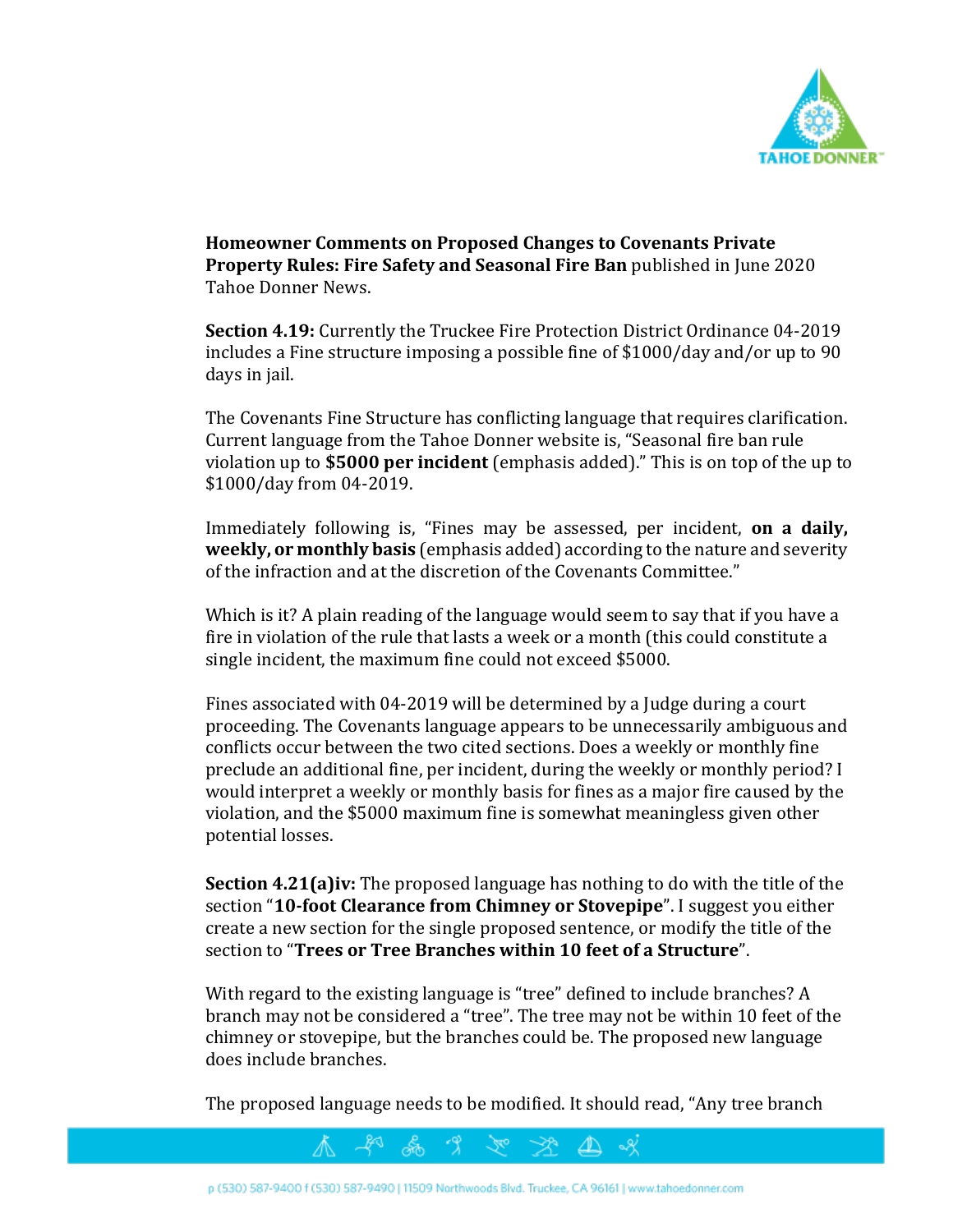

within 10 feet of roofs and or eaves shall be removed." "And" is inclusive and both elements need to be true to be enforceable. A steep roof house could have branches in contact with the roof near the ridge, but a 10' clearance at the eave, therefore no violation exists because both conditions are not satisfied.

With the emphasis on fire safety, is it acceptable to have a tree, or trees within 10 feet of an eave or roof or deck? This is probably more of an ASO issue.

Will these provisions be made retroactive to all dwellings and become a part of Forestry inspections? If so, there could be a lot of tree removal going on as different units are inspected.

Thank you for your consideration.

To whom it may concern:

My name is Joshua Wheeler, I'm a homeowner in Tahoe Donner since 2009. I'm sending this email in response to the proposed changes to section 4.21 in the defensible space around the property. Particularly the subject of "stumps." A little back ground about myself:

I am currently a wildland firefighter since 1992. I have extensive firefighting experience on some of the most extreme and complex fires in the country in both highly urban and rural situations. I have worked on a Hotshot Crew, Helitack (helicopter crew), Fire Engines, and Fire Prevention. Over the years I've gain various fire qualifications through my vast experiences and training.

Currently I am a Division Supervisor (DIVS) on a type 2 incident management team. The incident management team respond to and manages large campaign fires. As a Division Supervisor, I work within the operation group on the team. I am responsible for tactical decision making and the overall supervision of all fire resources within my geographical area of responsibilities on the fire. This can consist of hundreds of people in a highly complex situation in a rapidly changing environment.

As a firefighter I recognize the importance of defensible spacing and fire safety. The fuel operation around Tahoe Donner has been outstanding with the reduction of fuel loading that surround and within the community.

I am writing in response to the proposed removal of stumps in regard to defensible spacing. I believe this change should be considered by case by case situation. Over the past 10 years I've been landscaping around my property. I gotten many, many compliments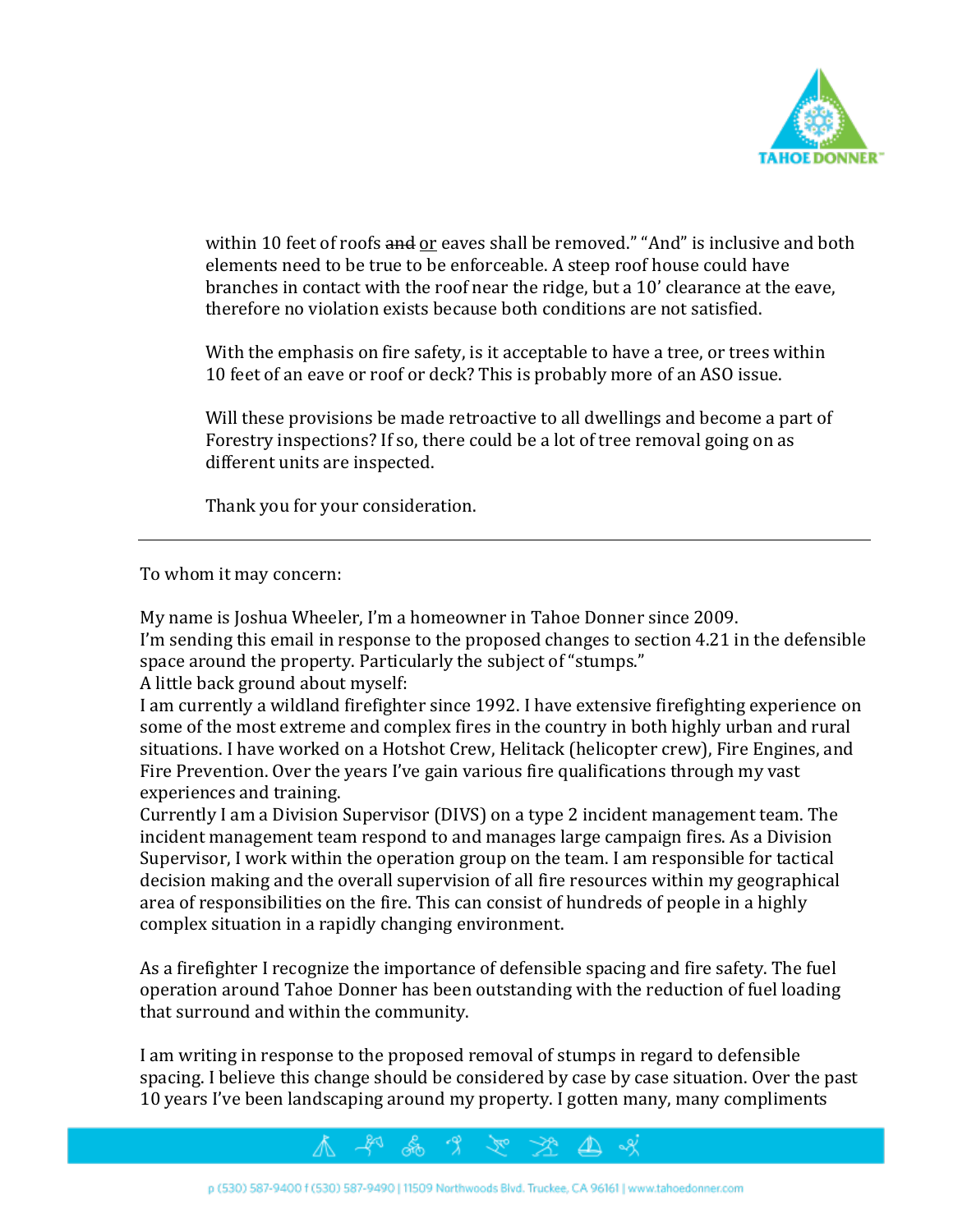

from fellow residents over the years. I've added several stumps that I consider natural enhancement garden art. I added them carefully to ensure not to impact fuel loading or fire danger. The added stumps are placed sparse apart and within my irrigation sprinkler system. Additionally, my property is nearly flat on a gentle north aspect slope. The property has very little latter fuel that would contribute to a rapid fire spread.

I proposed that stumps that act as garden art should be exempt. This could be a case by case situation during defense spacing inspection.

I appreciate your time and look forward to your response.



Thank you.

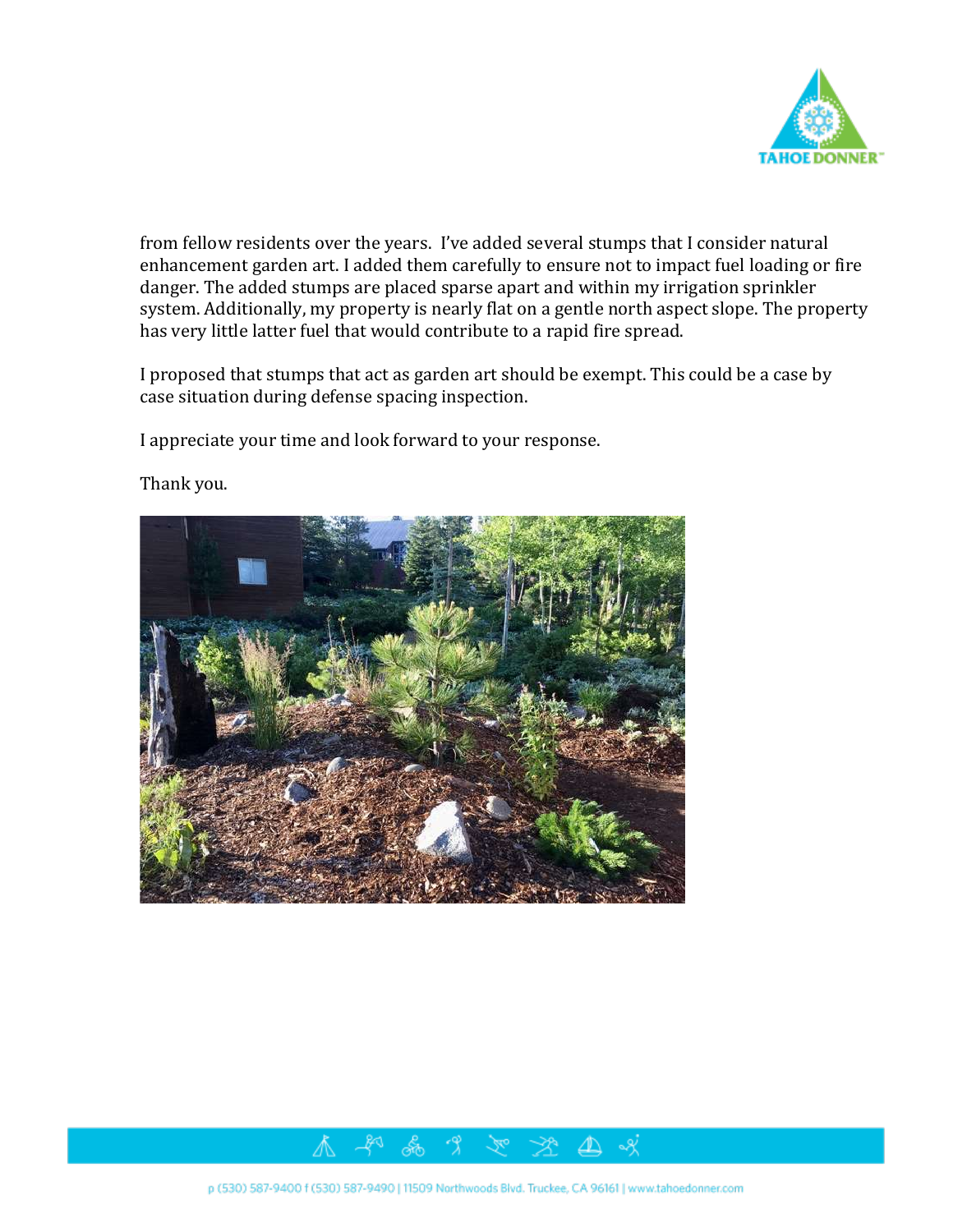





p (530) 587-9400 f (530) 587-9490 | 11509 Northwoods Blvd. Truckee, CA 96161 | www.tahoedonner.com